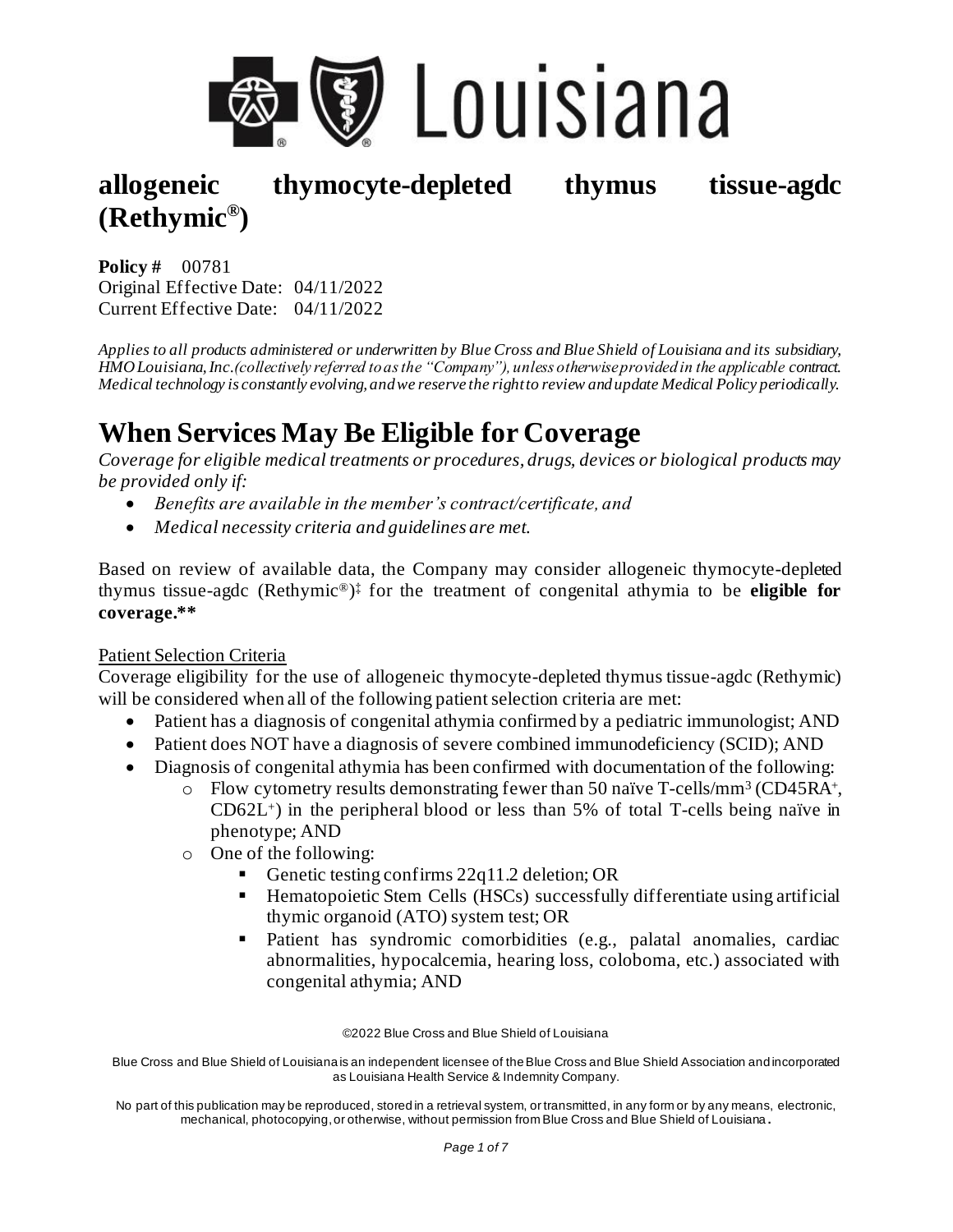

Policy # 00781 Original Effective Date: 04/11/2022 Current Effective Date: 04/11/2022

- Patient is younger than 18 years of age; AND
- Patient has documentation of screening for anti-HLA antibodies; AND
- Medical record documentation confirms that the patient does not have pre-existing cytomegalovirus (CMV) infection or human immunodeficiency virus (HIV) infection; AND *(Note: This specific patient criterion is an additional Company requirement for coverage eligibility and will be denied as not medically necessary\*\* if not met)*
- Patient has not previously been treated with Rethymic. *(Note: This specific patient criterion is an additional Company requirement for coverage eligibility and will be denied as not medically necessary\*\* if not met)*

*Note: The medical records submitted for review should document that all medical necessity criteria are met.* 

## **When Services Are Considered Not Medically Necessary**

Based on review of available data, the Company considers the use of allogeneic thymocyte-depleted thymus tissue-agdc (Rethymic) in patients with pre-existing CMV or HIV infection or who have previously been treated with Rethymic to be **not medically necessary.\*\***

### **When Services Are Considered Investigational**

*Coverage is not available for investigational medical treatments or procedures, drugs, devices or biological products.* 

Based on review of available data, the Company considers the use of allogeneic thymocyte-depleted thymus tissue-agdc (Rethymic) when patient selection criteria are not met (except those denoted above as **not medically necessary\*\***) to be **investigational.\***

## **Background/Overview**

Rethymic is a product derived from donor thymus tissue that is surgically implanted into pediatric patients with congenital athymia to restore immune function. The dosage is determined by the total surface area of the Rethymic slices and recipient body surface area (BSA) and is calculated and adjusted by the manufacturer. It is important to note that it takes 6-12 months after treatment with

©2022 Blue Cross and Blue Shield of Louisiana

Blue Cross and Blue Shield of Louisiana is an independent licensee of the Blue Cross and Blue Shield Association and incorporated as Louisiana Health Service & Indemnity Company.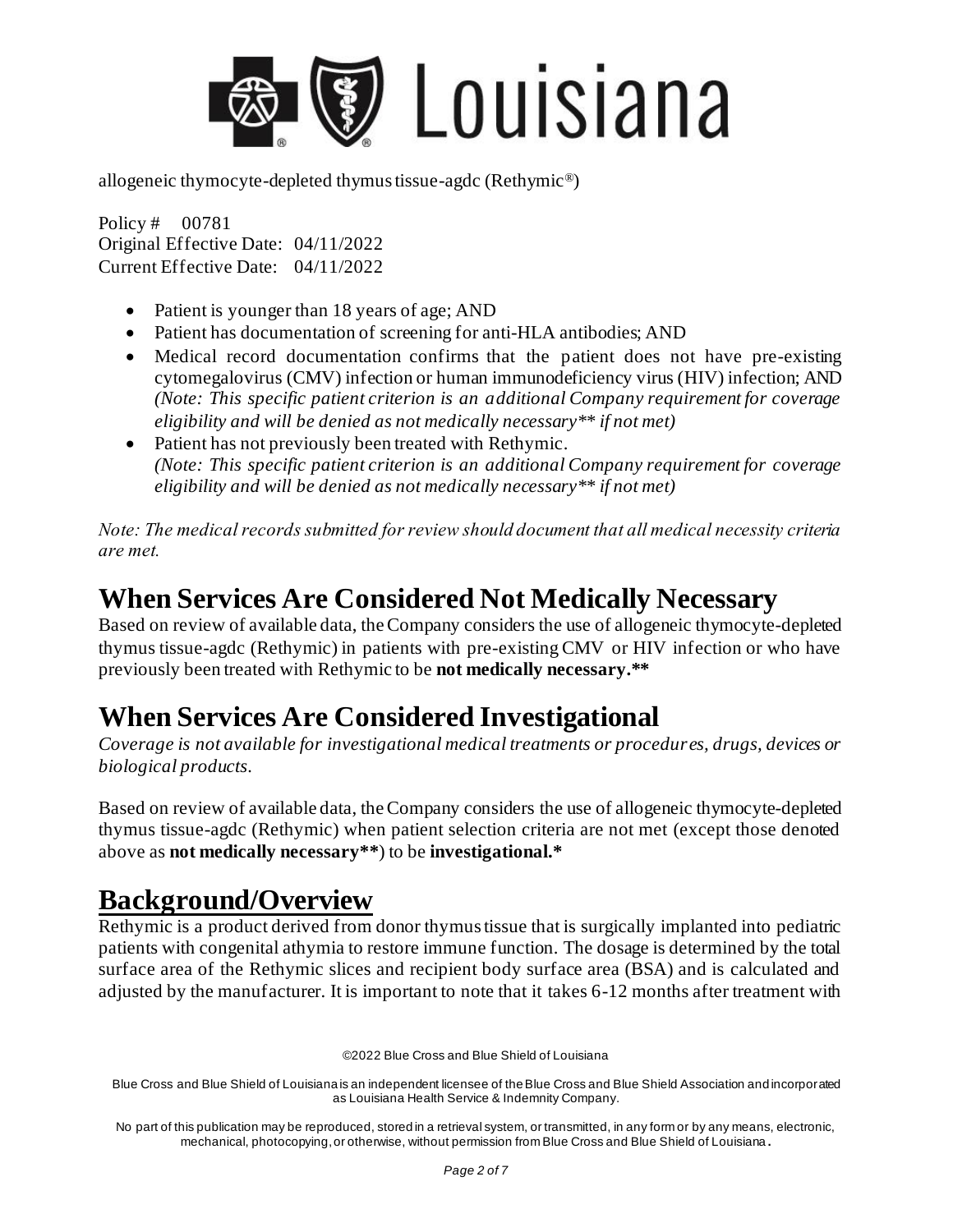

Policy # 00781 Original Effective Date: 04/11/2022 Current Effective Date: 04/11/2022

Rethymic for immune reconstitution to occur. Thus, patients must still follow infection control precautions and delay immunizations until immune function criteria have been met.

Congenital athymia is an ultra-rare condition with an incidence of approximately 17-24 live births per year in the United States. Patients with this condition are born without a thymus causing them to have profound immunodeficiency. Without treatment, these patients typically die from infections or autoimmune symptoms by 2 or 3 years of age. The thymus controls the development and maturation of T-lymphocytes (also called T-cells), which are essential for protection against infections. Without a thymus gland, T-cell progenitors from the bone marrow are unable to develop into naïve T-cells. This condition often occurs in babies who have certain genetic problems, especially DiGeorge syndrome or 22q11.2 deletion syndrome. In fact, the term congenital athymia was previously used interchangeably with complete DiGeorge anomaly or DiGeorge syndrome. However, current research indicates that there are distinct genetic and nongenetic conditions associated with congenital athymia. Other genetic conditions associated with congenital athymia include coloboma, heart defects, atresia choanae, retardation of growth and development, genital hypoplasia, and ear anomalies/deafness (CHARGE syndrome), as well as forkhead box protein N1 (FOXN1) deficiency. Nongenetic environmental factors (e.g., maternal diabetes; exposure to alcohol, retinoids, or bisdichloroacetylamine) have also been associated with congenital athymia.

Congenital athymia is sometimes mistaken for severe combined immunodeficiency (SCID); patients with either disorder present with very low T-cell counts. Both congenital athymia and SCID are primary immunodeficiency disorders, but they are 2 separate conditions. SCID is caused by a dysfunction of hematopoietic stem cells of the bone marrow, whereas congenital athymia is associated with a dysfunction or absence of the thymus. These conditions can be differentiated by flow cytometry results, genetic testing for genes associated with either condition, or testing of hematopoietic stem cells using an artificial thymic organoid (ATO) system.

# **FDA or Other Governmental Regulatory Approval**

#### **U.S. Food and Drug Administration (FDA)**

Rethymic was approved in October 2021 for immune reconstitution in pediatric patients with congenital athymia.

©2022 Blue Cross and Blue Shield of Louisiana

Blue Cross and Blue Shield of Louisiana is an independent licensee of the Blue Cross and Blue Shield Association and incorporated as Louisiana Health Service & Indemnity Company.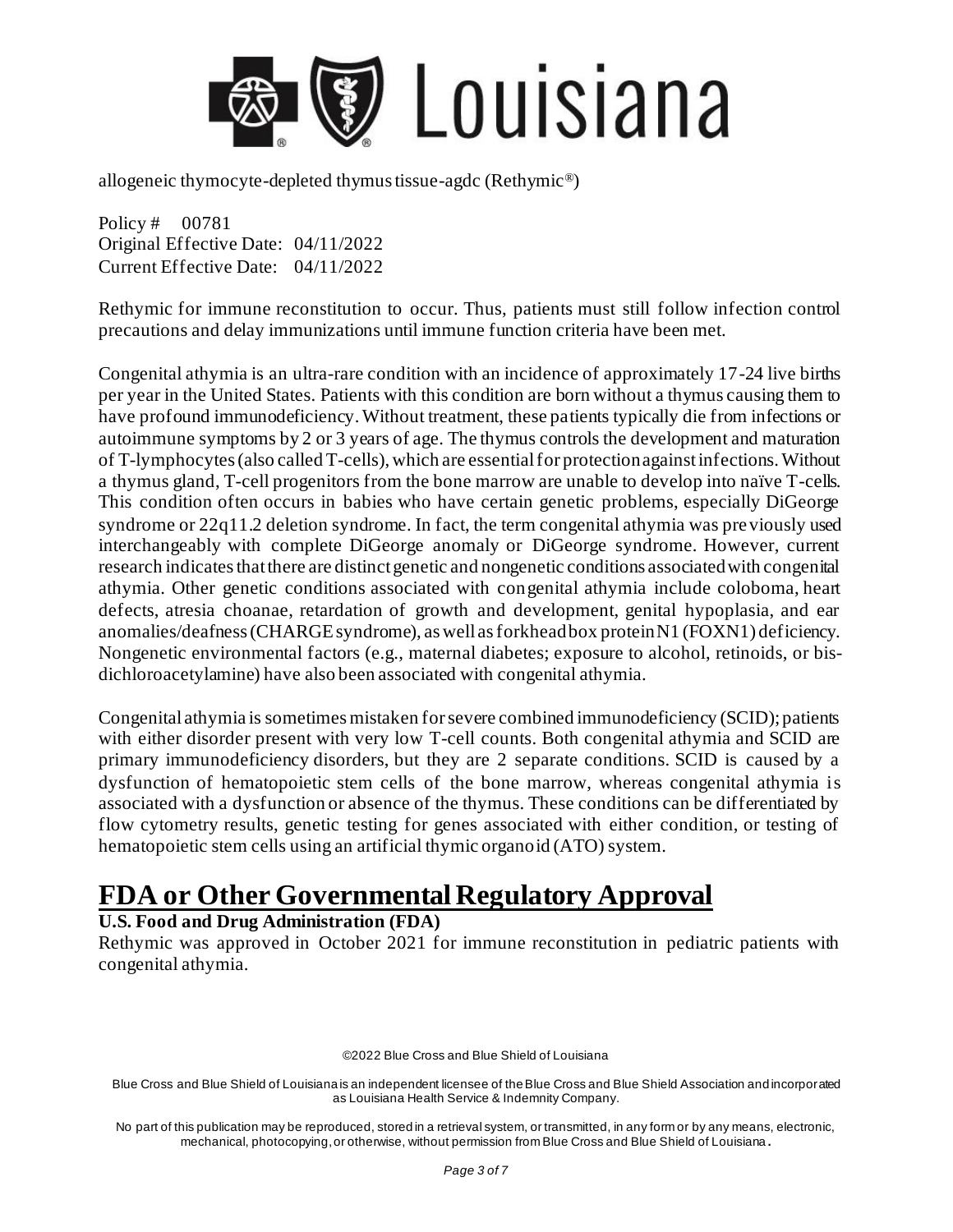

Policy # 00781 Original Effective Date: 04/11/2022 Current Effective Date: 04/11/2022

### **Rationale/Source**

This medical policy was developed through consideration of peer-reviewed medical literature generally recognized by the relevant medical community, U.S. Food and Drug Administration approval status, nationally accepted standards of medical practice and accepted standards of medical practice in this community, technology evaluation centers, reference to federal regulations, other plan medical policies, and accredited national guidelines.

The efficacy of Rethymic was evaluated in 10 prospective, single-center, open-label studies that enrolled a total of 105 patients, including 95 patients in the primary efficacy analysis. The median (range) age at the time of treatment was 9 months (1-36). The diagnosis of congenital athymia was based on flow cytometry documenting fewer than 50 naïve  $T$  cells/mm<sup>3</sup> (CD45RA<sup>+</sup>, CD62L<sup>+</sup>) in the peripheral blood or less than 5% of total T cells being naïve in phenotype in 91/95 patients (range 0-98 naïve T cells/mm<sup>3</sup>). In addition to congenital athymia, patients also had complete DiGeorge syndrome (cDGS) if they also met at least one of the following criteria: congenital heart defect, hypoparathyroidism, 22q11 hemizygosity, 10p13 hemizygosity, CHARGE (coloboma, heart defect, choanal atresia, growth and development retardation, genital hypoplasia, ear defects including deafness) syndrome, or CHD7 mutation. Across the efficacy population, 93 patients (98%) were diagnosed with cDGS. Patients who did not have congenital athymia (e.g., SCID) and patients with prior transplants, including thymus and HCT, were excluded from the efficacy analysis pop ulation. Additionally, patients with heart surgery anticipated within 4 weeks prior to, or 3 months after, the planned Rethymic treatment date, patients with HIV infection, and patients who were not considered good surgical candidates were excluded from study participation.

Patients in the efficacy population received Rethymic in a single surgical procedure at a dose of 4,900 to 24,000 mm<sup>2</sup> of Rethymic per recipient body surface area (BSA) in m<sup>2</sup>. Patients were assigned to receive immunosuppressive therapy prior to and/or after treatment according to their disease phenotype and pre-Rethymic phytohemagglutinin (PHA) response. No patients were retreated with Rethymic.

The Kaplan-Meier estimated survival rates were 77% (95% CI [0.670, 0.841]) at 1 year and 76% (95% CI [0.658, 0.832]) at 2 years. For patients who were alive at 1 year after treatment with Rethymic, the survival rate was 94% at a median follow-up of 10.7 years.

©2022 Blue Cross and Blue Shield of Louisiana

Blue Cross and Blue Shield of Louisiana is an independent licensee of the Blue Cross and Blue Shield Association and incorporated as Louisiana Health Service & Indemnity Company.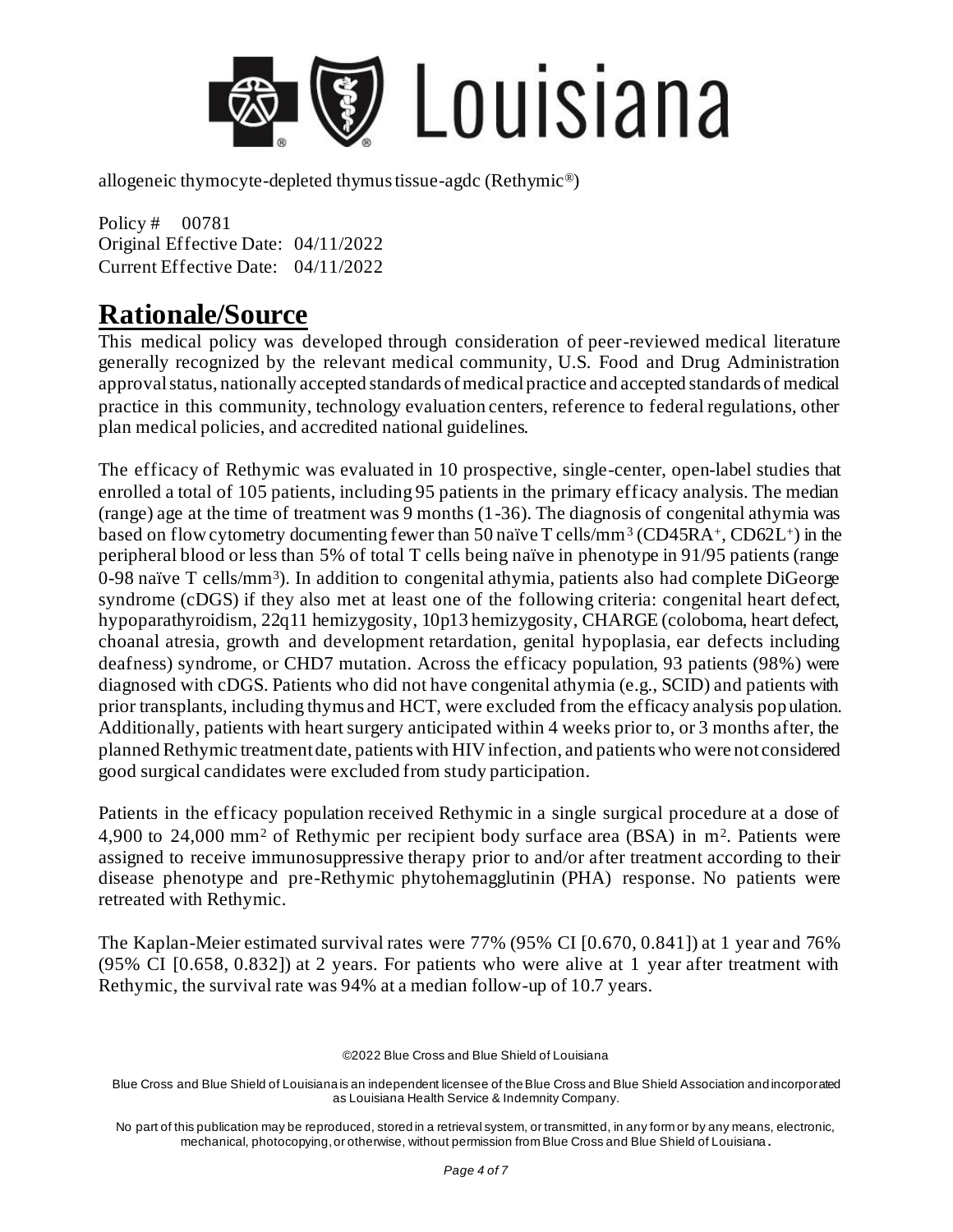

Policy # 00781 Original Effective Date: 04/11/2022 Current Effective Date: 04/11/2022

Without treatment, congenital athymia is fatal in childhood. In a natural history population observed from 1991 through 2017, 49 patients diagnosed with congenital athymia received supportive care only. The 2-year survival rate was 6% with all patients dying by 3 years of age. The most common cause of death was infection in 26 (53%) patients.

Rethymic significantly reduced the number of infections over time. In the first year after treatment with Rethymic, the number of patients with an infection event onset 6 to <12 months after treatment decreased by 38% (from 63 to 39) relative to the number of patients with an infection event onset in the first 6 months post-treatment. A two-year analysis showed a decrease in both the number of patients with an infection event and the mean number of infection events per patient, with an onset in the first 12 months post-treatment as compared to 12 to  $\langle 24 \rangle$  months after treatment. There was a mean difference of 2.9 events (p<0.001) per patient.

#### **References**

- 1. Rethymic [package insert]. Enzyvant Therapeutics, Inc. Cambridge, MA. Updated October 2021.
- 2. Rethymic (allogeneic processed thymus tissue-agdc) New Drug Review. IPD Analytics. Updated October, 2021.

## **Policy History**

Original Effective Date: 04/11/2022 Current Effective Date: 04/11/2022 03/03/2022 Medical Policy Committee review 03/09/2022 Medical Policy Implementation Committee approval. New policy. Next Scheduled Review Date: 03/2023

# **Coding**

*The five character codes included in the Blue Cross Blue Shield of Louisiana Medical Policy Coverage Guidelines are obtained from Current Procedural Terminology (CPT®) ‡ , copyright 2021 by the American Medical Association (AMA). CPT is developed by the AMA as a listing of descriptive terms and five character identifying codes and modifiers for reporting medical services and procedures performed by physician.*

©2022 Blue Cross and Blue Shield of Louisiana

Blue Cross and Blue Shield of Louisiana is an independent licensee of the Blue Cross and Blue Shield Association and incorporated as Louisiana Health Service & Indemnity Company.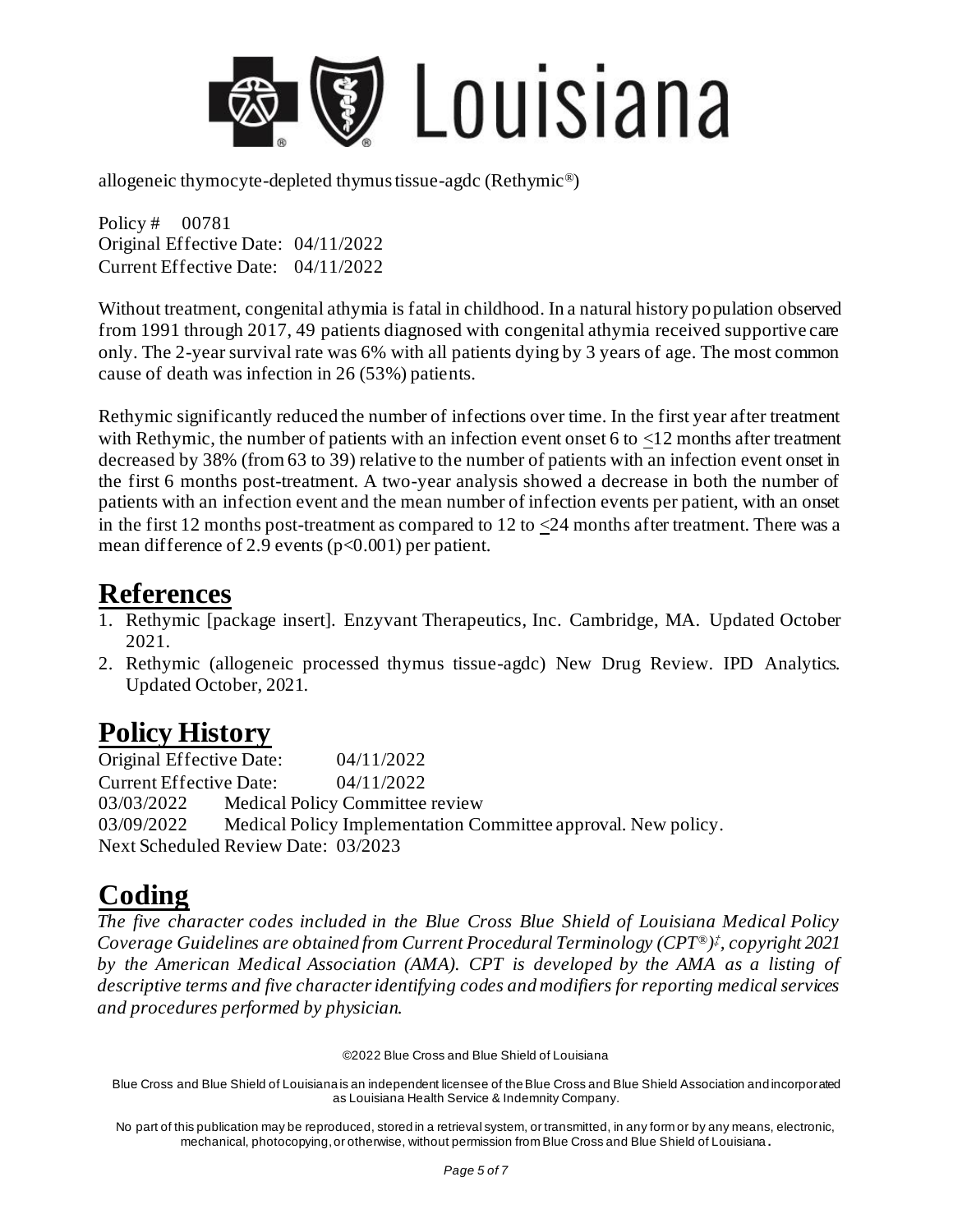

Policy # 00781 Original Effective Date: 04/11/2022 Current Effective Date: 04/11/2022

*The responsibility for the content of Blue Cross Blue Shield of Louisiana Medical Policy Coverage Guidelines is with Blue Cross and Blue Shield of Louisiana and no endorsement by the AMA is intended or should be implied. The AMA disclaims responsibility for any consequences or liability attributable or related to any use, nonuse or interpretation of information contained in Blue Cross Blue Shield of Louisiana Medical Policy Coverage Guidelines. Fee schedules, relative value units, conversion factors and/or related components are not assigned by the AMA, are not part of CPT, and the AMA is not recommending their use. The AMA does not directly or indirectly practice medicine or dispense medical services. The AMA assumes no liability for data contained or not contained herein. Any use of CPT outside of Blue Cross Blue Shield of Louisiana Medical Policy Coverage Guidelines should refer to the most current Current Procedural Terminology which contains the complete and most current listing of CPT codes and descriptive terms. Applicable FARS/DFARS apply.* 

CPT is a registered trademark of the American Medical Association.

Codes used to identify services associated with this policy may include (but may not be limited to) the following:

| Code Type        | Code                |
|------------------|---------------------|
| <b>CPT</b>       | <b>NA</b>           |
| <b>HCPCS</b>     | C9399, J3490, J3590 |
| ICD-10 Diagnosis | Q89.8, D82.1, E32.9 |

\*Investigational – A medical treatment, procedure, drug, device, or biological product is Investigational if the effectiveness has not been clearly tested and it has not been incorporated into standard medical practice. Any determination we make that a medical treatment, procedure, drug, device, or biological product is Investigational will be based on a consideration of the following:

- A. Whether the medical treatment, procedure, drug, device, or biological product can be lawfully marketed without approval of the U.S. Food and Drug Administration (FDA) and whether such approval has been granted at the time the medical treatment, procedure, drug, device, or biological product is sought to be furnished; or
- B. Whether the medical treatment, procedure, drug, device, or biological product requires further studies or clinical trials to determine its maximum tolerated dose, toxicity, safety, effectiveness, or effectiveness as compared with the standard means of treatment or

©2022 Blue Cross and Blue Shield of Louisiana

Blue Cross and Blue Shield of Louisiana is an independent licensee of the Blue Cross and Blue Shield Association and incorporated as Louisiana Health Service & Indemnity Company.

No part of this publication may be reproduced, stored in a retrieval system, or transmitted, in any form or by any means, electronic, mechanical, photocopying, or otherwise, without permission from Blue Cross and Blue Shield of Louisiana **.**